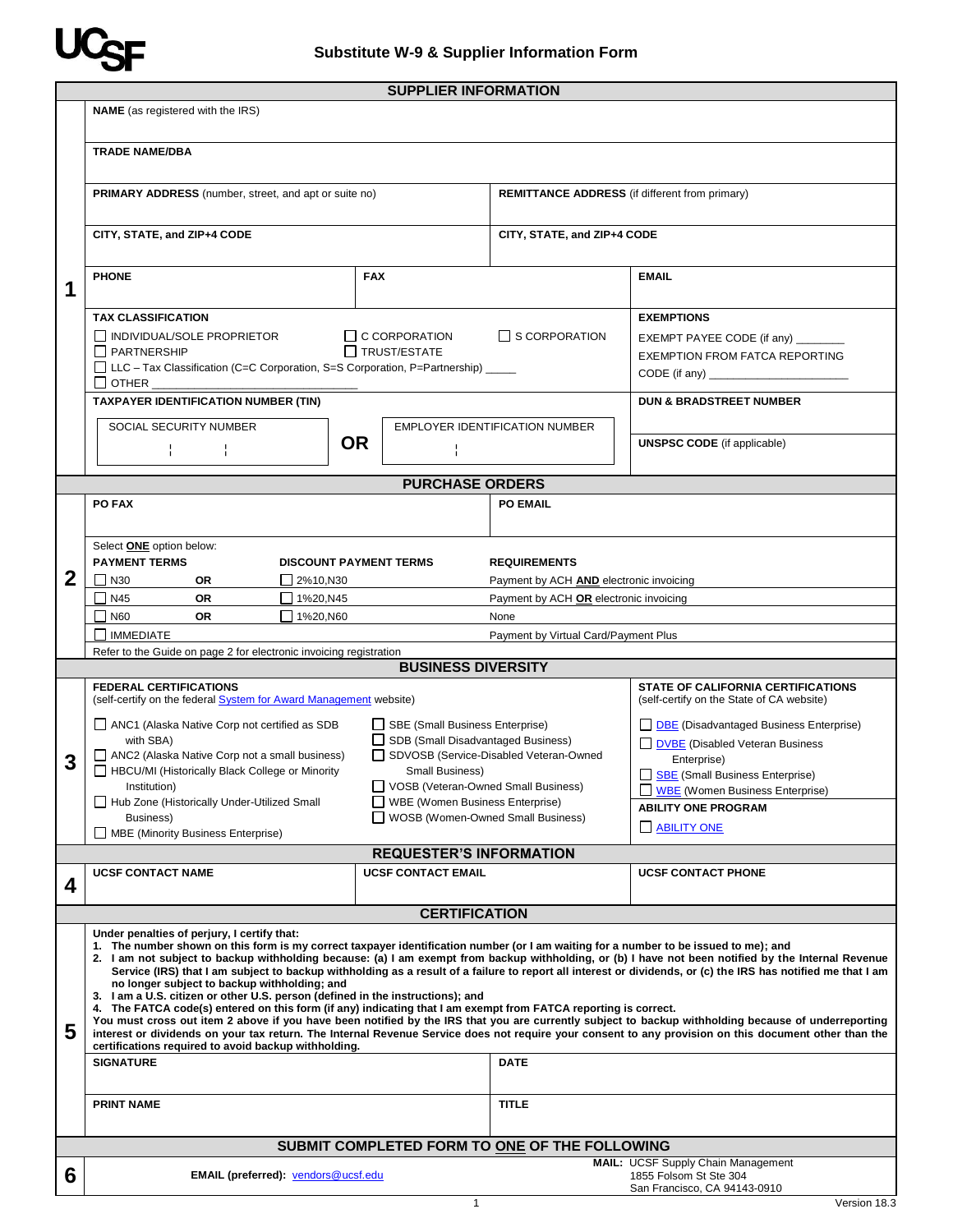### **Guide for the Substitute W-9 and Supplier Information Form**

- 1. **SUPPLIER INFORMATION**  provide information about your company.
- 2. **PURCHASE ORDERS**  provide a fax number and/or email address for Purchase Order delivery and select only ONE of the seven payment terms options.

### **PAYMENT TERMS:**

- N30 payment is generated 30 days from invoice date
- N45 payment is generated 45 days from invoice date
- N60 payment is generated 60 days from invoice date
- Immediate payment is generated 1 business day after the invoice is processed and approved
- 2%10,N30 a 2% discount is taken if the invoice is paid within 10 days of the invoice received date; otherwise, invoice is paid in full 30 days from invoice date
- 1%20,N45 a 1% discount is taken if the invoice is paid within 20 days of the invoice received date; otherwise, invoice is paid in full 45 days from invoice date
- 1%20,N60 a 1% discount is taken if the invoice is paid within 20 days of the invoice received date; otherwise, invoice is paid in full 60 days from invoice date

### **PAYMENT METHODS:**

- ACH payment by electronic funds transfer. A business bank account is required.
- Virtual Card/Payment Plus payment via a one-time use virtual credit card number issued by US Bank. Once an invoice is processed, US Bank will provide the credit card information necessary to access and process the payment. Merchant interchange fees apply. Supplier information will be forwarded to US Bank to facilitate registration and payment notification.
- Paper Check

### **ELECTRONIC INVOICE SUBMISSION METHODS:**

- Transcepta a third party service provider that handles supplier electronic invoice submissions for UCSF. Register at: <http://connect.transcepta.com/ucsf>
- UCSF BearBuy Supplier Portal an alternate method to submit invoices electronically. Register at: <https://solutions.sciquest.com/apps/Router/SupplierLogin?CustOrg=UCSF>
- 3. **BUSINESS DIVERSITY** select all for which your business has self-certified as defined in the Ability One Program, the System for Award Management, or on the State of California website. Refer to the links for each program and the State of California for self-certification.
- 4. **REQUESTER'S INFORMATION** provide your UCSF contact's name, email address, and phone number.
- 5. **CERTIFICATION** sign and date the Certification.

### **Substitute W-9 Form Disclosures**

#### **PRIVACY ACT NOTICE:**

Section 6109 of the Internal Revenue Code requires you to provide your correct TIN to persons who are required to file information returns with the IRS to report interest, dividends, and certain other income paid to you; mortgage interest you paid, the acquisition or abandonment of secured property; the cancellation of debt; or contributions you made to an IRA, or Archer MSA or HSA. The person collecting this form uses the information on the form to file information returns with the IRS, reporting the above information. Routine uses of this information include giving it to the Department of Justice for civil and criminal litigation, and to cities, states, the District of Columbia, and U.S. possessions for use in administering their laws. The information also may be disclosed to other countries under a treaty, to federal and state agencies to enforce civil and criminal laws, or to federal law enforcement and intelligence agencies to combat terrorism. You must provide your TIN whether or not you are required to file a tax return. Under section 3406, payers must generally withhold a percentage of taxable interest, dividend, and certain other payments to a payee who does not give a TIN to a payer. Certain penalties may also apply for providing false or fraudulent information.

### **PENALTIES:**

Failure to furnish TIN. If you fail to furnish your correct TIN to a requester, you are subject to a penalty of \$50 for each such failure unless your failure is due to reasonable cause and not to willful neglect.

**Civil penalty for false information with respect to withholding**. If you make a false statement with no reasonable basis that results in no backup withholding, you are subject to a \$500 penalty.

**Criminal penalty for falsifying information**. Willfully falsifying certifications or affirmations may subject you to criminal penalties including fines and/or imprisonment.

**Misuse of TINs**. If the requester discloses or uses TINs in violation of federal law, the requester may be subject to civil and criminal penalties.

**ADDITIONAL INSTRUCTIONS**: See IRS Form W-9, Request for Taxpayer Identification and Certification.